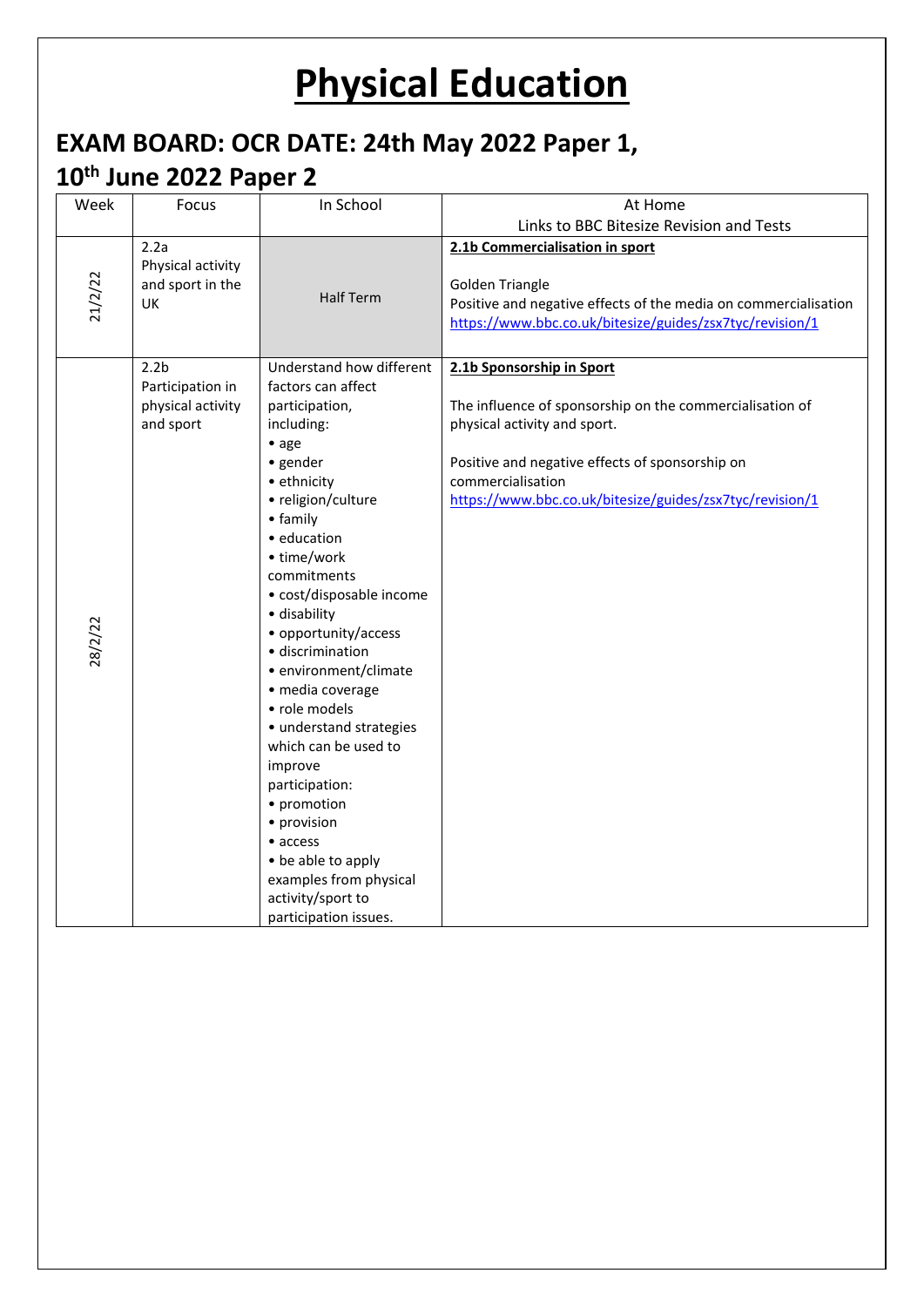|                  | Commercialisatio | ". understand the                             | 2.1c Sportsmanship / Gamesmanship/ Deviance               |
|------------------|------------------|-----------------------------------------------|-----------------------------------------------------------|
|                  | n in sport:      | influence of the media on                     |                                                           |
|                  | Sponsorship and  | the                                           | Understand each one and the differences between the three |
|                  | Media            | commercialisation of<br>physical activity and | https://www.bbc.co.uk/bitesize/guides/zq9r82p/revision/1  |
|                  |                  | sport:                                        |                                                           |
|                  |                  | · different types of media                    |                                                           |
|                  |                  | - social                                      |                                                           |
|                  |                  | $-$ internet                                  |                                                           |
|                  |                  | - TV/visual                                   |                                                           |
|                  |                  | - newspapers/magazines.                       |                                                           |
|                  |                  | • know the meaning of                         |                                                           |
|                  |                  | commercialisation,                            |                                                           |
|                  |                  | including sport,<br>sponsorship and the       |                                                           |
|                  |                  | media (the golden                             |                                                           |
|                  |                  | triangle):                                    |                                                           |
|                  |                  | • positive and negative                       |                                                           |
| 7/3/22           |                  | effects of the media on                       |                                                           |
|                  |                  | commercialisation                             |                                                           |
|                  |                  | • be able to apply                            |                                                           |
|                  |                  | practical examples to                         |                                                           |
|                  |                  | these issues.<br>• understand the             |                                                           |
|                  |                  | influence of sponsorship                      |                                                           |
|                  |                  | on the                                        |                                                           |
|                  |                  | commercialisation of                          |                                                           |
|                  |                  | physical activity and                         |                                                           |
|                  |                  | sport:                                        |                                                           |
|                  |                  | • positive and negative                       |                                                           |
|                  |                  | effects of sponsorship on                     |                                                           |
|                  |                  | commercialisation<br>• be able to apply       |                                                           |
|                  |                  | practical examples to the                     |                                                           |
|                  |                  | issue of                                      |                                                           |
|                  |                  | sponsorship."                                 |                                                           |
|                  | Ethics in sport  | ". know and understand:                       | 2.1c Drugs                                                |
|                  |                  | • the value of                                | Reasons why                                               |
| (Revision Week)  |                  | sportsmanship                                 | Types of drugs                                            |
| 14/3/22          |                  | • the reasons for                             | Impact on performance in the sport                        |
|                  |                  | gamesmanship and<br>deviance in sport.        | https://www.bbc.co.uk/bitesize/guides/zq9r82p/revision/1  |
|                  |                  | • be able to apply                            |                                                           |
|                  |                  | practical examples to                         |                                                           |
|                  |                  | these concepts."                              |                                                           |
|                  |                  |                                               |                                                           |
|                  |                  |                                               |                                                           |
|                  |                  |                                               |                                                           |
| 21/3/22<br>Week) |                  |                                               |                                                           |
| (Assessment      |                  |                                               |                                                           |
|                  |                  |                                               |                                                           |
|                  |                  |                                               |                                                           |